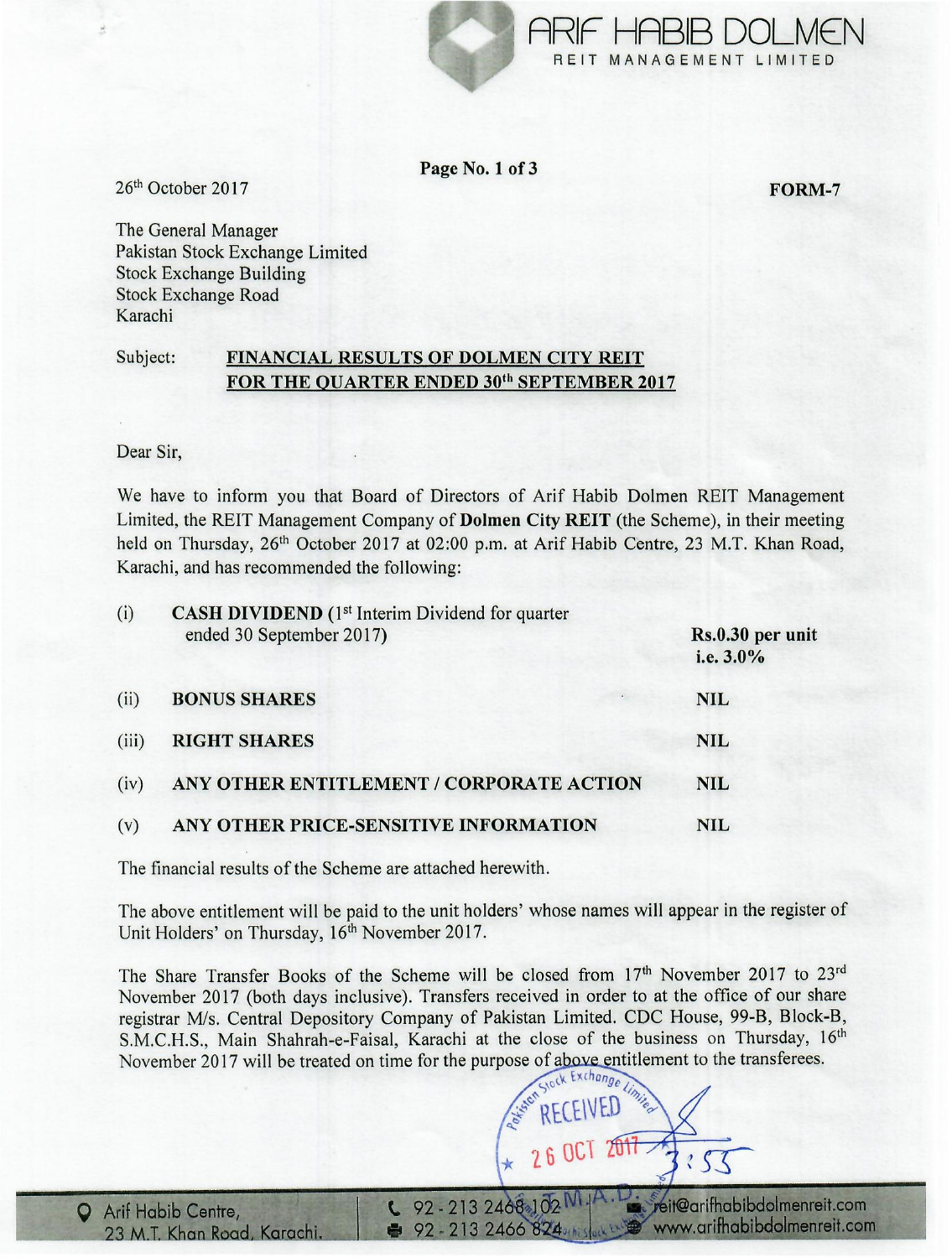## Page No. 2 of 3

This is for the information and notice of all Unit Holders of the Scheme. You may please also inform the TRE Certificate Holders of the Exchange accordingly.

Further, we will be sending you prescribed number of copies of printed accounts for distribution<br>amongst the TRE Certificate Holders of the Exchange.

mee Yours' faithfu



**Muneer Gader** CFO & Company Secretary